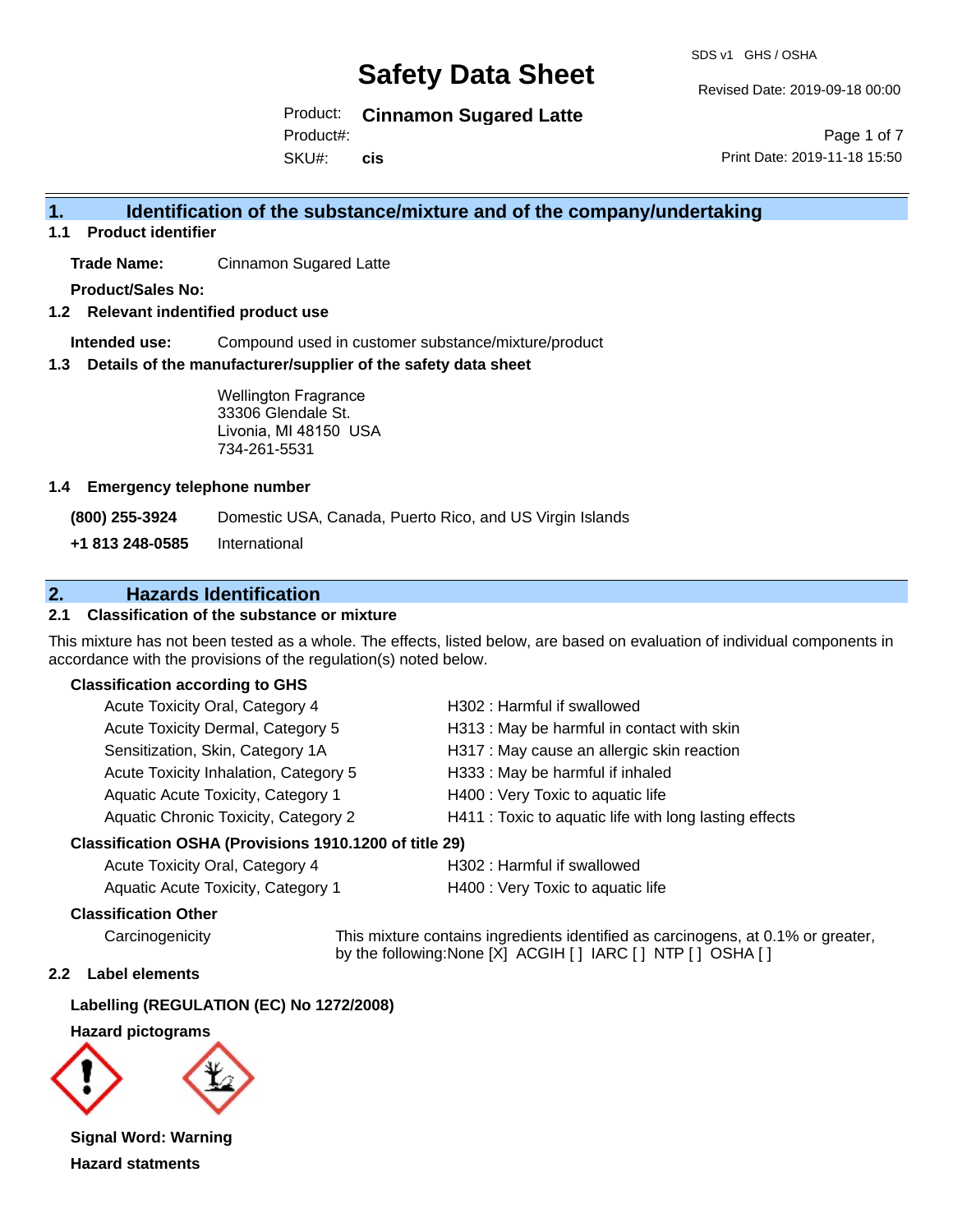#### SDS v1 GHS / OSHA

# **Safety Data Sheet**

Revised Date: 2019-09-18 00:00

Product: **Cinnamon Sugared Latte** SKU#: Product#: **cis**

Page 2 of 7 Print Date: 2019-11-18 15:50

| H302                            | Harmful if swallowed                                                                     |
|---------------------------------|------------------------------------------------------------------------------------------|
| H313                            | May be harmful in contact with skin                                                      |
| H317                            | May cause an allergic skin reaction                                                      |
| H333                            | May be harmful if inhaled                                                                |
| H400                            | Very Toxic to aquatic life                                                               |
| H411                            | Toxic to aquatic life with long lasting effects                                          |
| <b>Precautionary Statements</b> |                                                                                          |
| <b>Prevention:</b>              |                                                                                          |
| P <sub>264</sub>                | Wash hands thoroughly after handling                                                     |
| P <sub>270</sub>                | Do not eat, drink or smoke when using this product                                       |
| P <sub>272</sub>                | Contaminated work clothing should not be allowed out of the workplace                    |
| P273                            | Avoid release to the environment                                                         |
| <b>Response:</b>                |                                                                                          |
| $P301 + P312 + P330$            | IF SWALLOWED: Call a POISON CENTER or doctor/physician if you feel unwell Rinse<br>mouth |
| $P302 + P352$                   | IF ON SKIN: Wash with soap and water                                                     |
| $P304 + P312$                   | IF INHALED: Call a POISON CENTER or doctor/physician if you feel unwell                  |
| P333 + P313                     | If skin irritation or a rash occurs: Get medical advice/attention                        |
| P363                            | Wash contaminated clothing before reuse                                                  |
| P391                            | <b>Collect Spillage</b>                                                                  |

#### **2.3 Other Hazards**

**no data available**

# **3. Composition/Information on Ingredients**

## **3.1 Mixtures**

This product is a complex mixture of ingredients, which contains among others the following substance(s), presenting a health or environmental hazard within the meaning of the UN Globally Harmonized System of Classification and Labeling of Chemicals (GHS):

| CAS#<br>Ingredient | EC#                                                      | Conc.<br>Range | <b>GHS Classification</b>          |
|--------------------|----------------------------------------------------------|----------------|------------------------------------|
| 120-51-4           | $204 - 402 - 9$                                          | $60 - 70%$     | H302; H313; H400; H411             |
| Benzyl Benzoate    |                                                          |                |                                    |
| 121-32-4           | 204-464-7                                                | $5 - 10 \%$    | H303; H320; H402                   |
|                    | 3-Ethoxy-4-hydroxybenzaldehyde                           |                |                                    |
| 104-55-2           | 203-213-9                                                | $0.1 - 1.0 \%$ | H303; H312; H315; H317; H319; H401 |
| Cinnamal           |                                                          |                |                                    |
|                    | See Section 16 for full text of GHS classification codes |                |                                    |

See Section 16 for full text of GHS classification codes which where not shown in section 2

Total Hydrocarbon Content  $(\% w/w) = 0.00$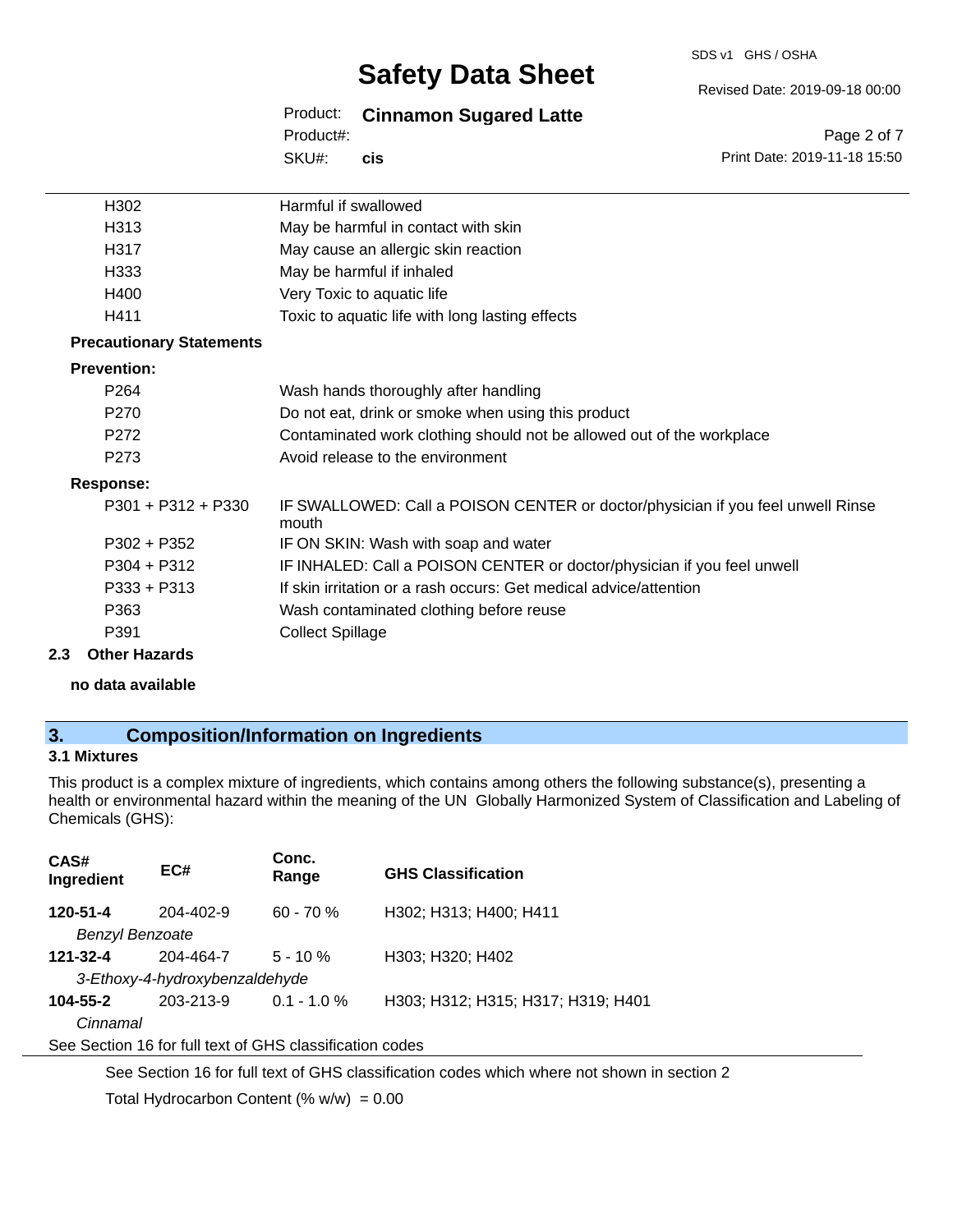SDS v1 GHS / OSHA

Revised Date: 2019-09-18 00:00

### Product: **Cinnamon Sugared Latte**

Product#:

SKU#: **cis**

Page 3 of 7 Print Date: 2019-11-18 15:50

| <b>First Aid Measures</b><br>4.                                                   |                                                                                                               |  |
|-----------------------------------------------------------------------------------|---------------------------------------------------------------------------------------------------------------|--|
| <b>Description of first aid measures</b><br>4.1                                   |                                                                                                               |  |
| Inhalation:                                                                       | Remove from exposure site to fresh air and keep at rest.<br>Obtain medical advice.                            |  |
| <b>Eye Exposure:</b>                                                              | Flush immediately with water for at least 15 minutes.<br>Contact physician if symptoms persist.               |  |
| <b>Skin Exposure:</b>                                                             | Remove contaminated clothes. Wash thoroughly with water (and soap).<br>Contact physician if symptoms persist. |  |
| Ingestion:                                                                        | Rinse mouth with water and obtain medical advice.                                                             |  |
| Most important symptoms and effects, both acute and delayed<br>4.2                |                                                                                                               |  |
| <b>Symptoms:</b>                                                                  | no data available                                                                                             |  |
| <b>Risks:</b>                                                                     | Refer to Section 2.2 "Hazard Statements"                                                                      |  |
| Indication of any immediate medical attention and special treatment needed<br>4.3 |                                                                                                               |  |
| Treatment:                                                                        | Refer to Section 2.2 "Response"                                                                               |  |
|                                                                                   |                                                                                                               |  |
| 5.<br><b>Fire-Fighting measures</b>                                               |                                                                                                               |  |
| <b>Extinguishing media</b><br>5.1                                                 |                                                                                                               |  |
| Suitable:                                                                         | Carbon dioxide (CO2), Dry chemical, Foam                                                                      |  |
| <b>Unsuitable</b>                                                                 | Do not use a direct water jet on burning material                                                             |  |
| Special hazards arising from the substance or mixture<br>5.2                      |                                                                                                               |  |
| <b>During fire fighting:</b>                                                      | Water may be ineffective                                                                                      |  |
| <b>Advice for firefighters</b><br>5.3                                             |                                                                                                               |  |
| <b>Further information:</b>                                                       | Standard procedure for chemical fires                                                                         |  |

## **6. Accidental Release Measures**

#### **6.1 Personal precautions, protective equipment and emergency procedures**

Avoid inhalation and contact with skin and eyes. A self-contained breathing apparatus is recommended in case of a major spill.

#### **6.2 Environmental precautions**

Keep away from drains, soil, and surface and groundwater.

#### **6.3 Methods and materials for containment and cleaning up**

Clean up spillage promptly. Remove ignition sources. Provide adequate ventilation. Avoid excessive inhalation of vapors. Gross spillages should be contained by use of sand or inert powder and disposed of according to the local regulations.

#### **6.4 Reference to other sections**

Not Applicable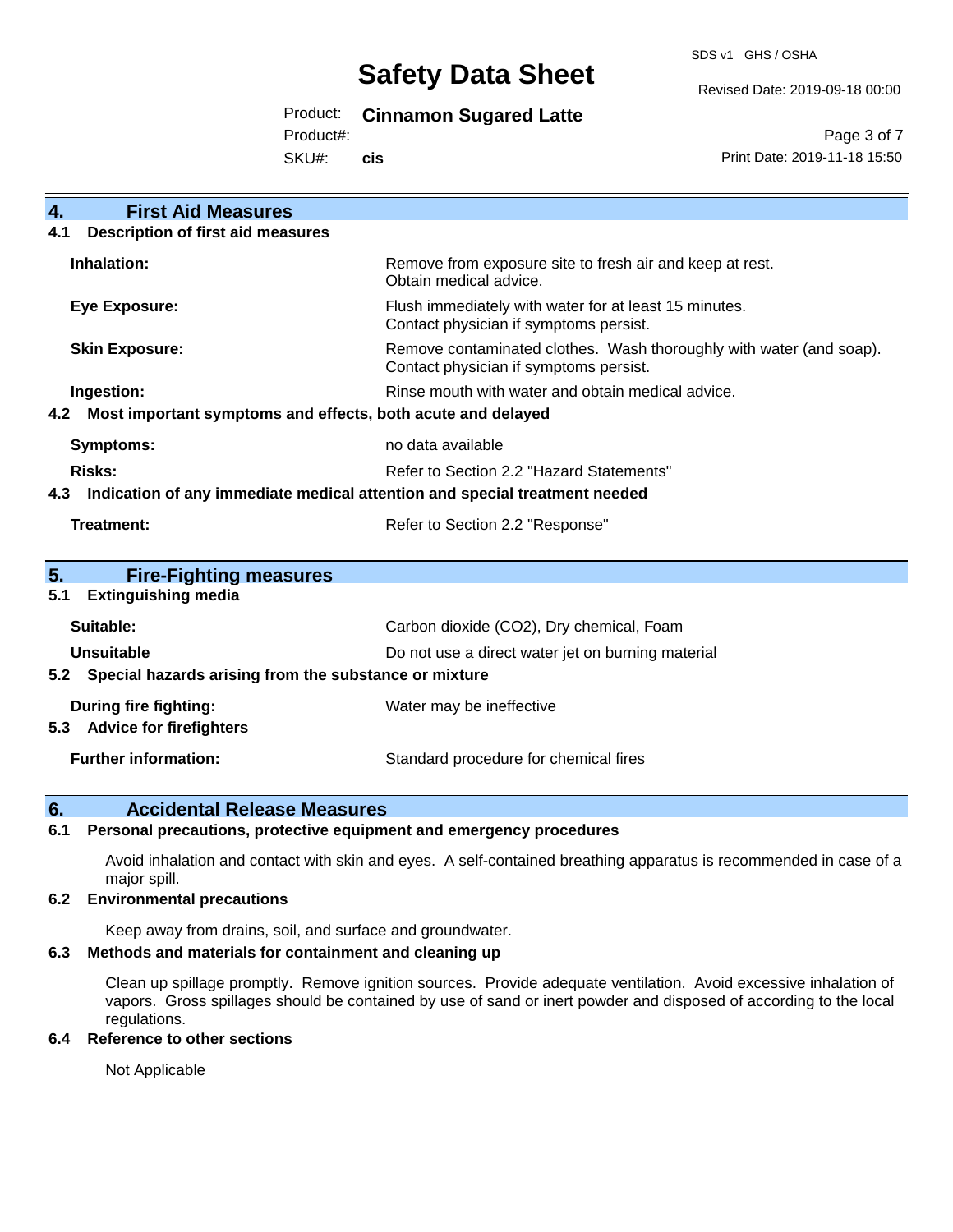SDS v1 GHS / OSHA

Revised Date: 2019-09-18 00:00

Product: **Cinnamon Sugared Latte**

Product#:

SKU#: **cis**

Page 4 of 7 Print Date: 2019-11-18 15:50

# **7. Handling and Storage**

#### **7.1 Precautions for safe handling**

Apply according to good manufacturing and industrial hygiene practices with proper ventilation. Do not drink, eat or smoke while handling. Respect good personal hygiene.

#### **7.2 Conditions for safe storage, including any incompatibilities**

Store in a cool, dry and ventilated area away from heat sources and protected from light in tightly closed original container. Avoid uncoated metal container. Keep air contact to a minimum.

#### **7.3 Specific end uses**

No information available

#### **8. Exposure Controls/Personal Protection**

**8.1 Control parameters**

| <b>Exposure Limits:</b>                                                                                                         | Contains no substances with occupational exposure limit values.                                                                          |  |
|---------------------------------------------------------------------------------------------------------------------------------|------------------------------------------------------------------------------------------------------------------------------------------|--|
| <b>Engineering Controls:</b>                                                                                                    | Use local exhaust as needed.                                                                                                             |  |
| 8.2 Exposure controls - Personal protective equipment                                                                           |                                                                                                                                          |  |
| Eye protection:                                                                                                                 | Tightly sealed goggles, face shield, or safety glasses with brow guards and side shields, etc.<br>as may be appropriate for the exposure |  |
| Avoid excessive inhalation of concentrated vapors. Apply local ventilation where appropriate.<br><b>Respiratory protection:</b> |                                                                                                                                          |  |
| Avoid Skin contact. Use chemically resistant gloves as needed.<br><b>Skin protection:</b>                                       |                                                                                                                                          |  |

### **9. Physical and Chemical Properties**

#### **9.1 Information on basic physical and chemical properties**

| Appearance:                  | Liquid                                   |
|------------------------------|------------------------------------------|
| Odor:                        | Conforms to Standard                     |
| Color:                       | Yellow Tint (G1) to Greenish Yellow (G4) |
| <b>Viscosity:</b>            | Liquid                                   |
| <b>Freezing Point:</b>       | Not determined                           |
| <b>Boiling Point:</b>        | Not determined                           |
| <b>Melting Point:</b>        | Not determined                           |
| <b>Flashpoint (CCCFP):</b>   | >200 F (93.33 C)                         |
| Auto flammability:           | Not determined                           |
| <b>Explosive Properties:</b> | None Expected                            |
| <b>Oxidizing properties:</b> | None Expected                            |
| Vapor Pressure (mmHg@20 C):  | 0.1206                                   |
| %VOC:                        | 0.12                                     |
| Specific Gravity @ 25 C:     | 1.0610                                   |
| Density @ 25 C:              | 1.0580                                   |
| Refractive Index @ 20 C:     | 1.5310                                   |
| Soluble in:                  | Oil                                      |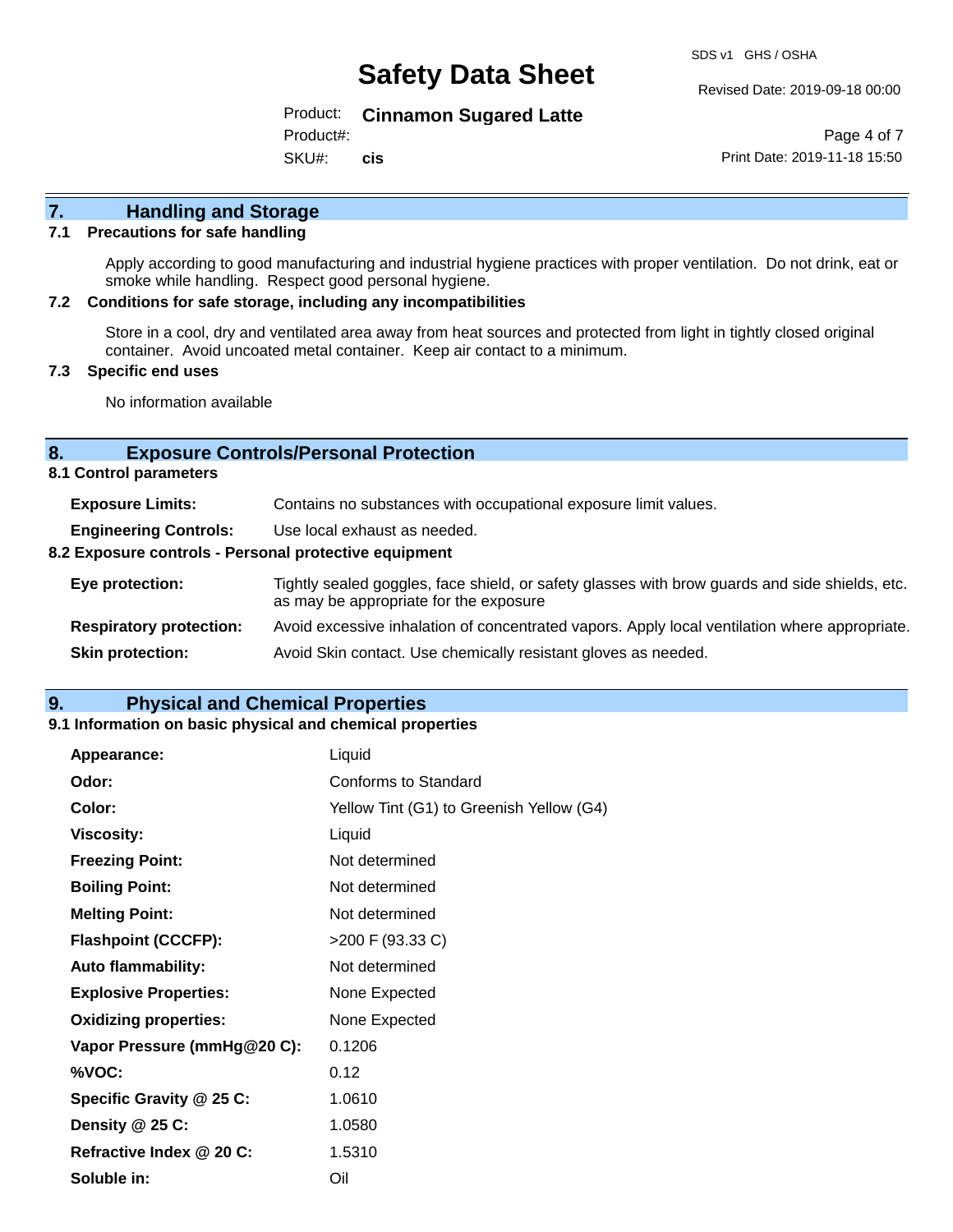SDS v1 GHS / OSHA

Revised Date: 2019-09-18 00:00

Product: **Cinnamon Sugared Latte**

Product#:

SKU#: **cis**

Page 5 of 7 Print Date: 2019-11-18 15:50

# **10. Stability and Reactivity**

| 10.1 Reactivity                         | None                                               |
|-----------------------------------------|----------------------------------------------------|
| <b>10.2 Chemical stability</b>          | Stable                                             |
| 10.3 Possibility of hazardous reactions | None known                                         |
| <b>10.4 Conditions to avoid</b>         | None known                                         |
| 10.5 Incompatible materials             | Strong oxidizing agents, strong acids, and alkalis |
| 10.6 Hazardous decomposition products   | None known                                         |

# **11. Toxicological Information**

## **11.1 Toxicological Effects**

Acute Toxicity Estimates (ATEs) based on the individual Ingredient Toxicity Data utilizing the "Additivity Formula"

| Acute toxicity - Oral - (Rat) mg/kg                | (LD50: 1926.3834) Harmful if swallowed                   |
|----------------------------------------------------|----------------------------------------------------------|
| Acute toxicity - Dermal - (Rabbit) mg/kg           | (LD50: 4304.2758) May be harmful in contact with skin    |
| Acute toxicity - Inhalation - (Rat) mg/L/4hr       | (LD50: 601.9234) May be harmful if inhaled               |
| <b>Skin corrosion / irritation</b>                 | Not classified - the classification criteria are not met |
| Serious eye damage / irritation                    | Not classified - the classification criteria are not met |
| <b>Respiratory sensitization</b>                   | Not classified - the classification criteria are not met |
| <b>Skin sensitization</b>                          | May cause an allergic skin reaction                      |
| <b>Germ cell mutagenicity</b>                      | Not classified - the classification criteria are not met |
| Carcinogenicity                                    | Not classified - the classification criteria are not met |
| <b>Reproductive toxicity</b>                       | Not classified - the classification criteria are not met |
| Specific target organ toxicity - single exposure   | Not classified - the classification criteria are not met |
| Specific target organ toxicity - repeated exposure | Not classified - the classification criteria are not met |
| <b>Aspiration hazard</b>                           | Not classified - the classification criteria are not met |

# **12. Ecological Information**

| <b>12.1 Toxicity</b>               |                                                                                                    |  |  |
|------------------------------------|----------------------------------------------------------------------------------------------------|--|--|
| Acute acquatic toxicity            | Very Toxic to aquatic life<br>Toxic to aquatic life with long lasting effects<br>no data available |  |  |
| <b>Chronic acquatic toxicity</b>   |                                                                                                    |  |  |
| <b>Toxicity Data on soil</b>       |                                                                                                    |  |  |
| <b>Toxicity on other organisms</b> | no data available                                                                                  |  |  |
| 12.2 Persistence and degradability | no data available                                                                                  |  |  |
| 12.3 Bioaccumulative potential     | no data available                                                                                  |  |  |
| 12.4 Mobility in soil              | no data available                                                                                  |  |  |
| 12.5 Other adverse effects         | no data available                                                                                  |  |  |
|                                    |                                                                                                    |  |  |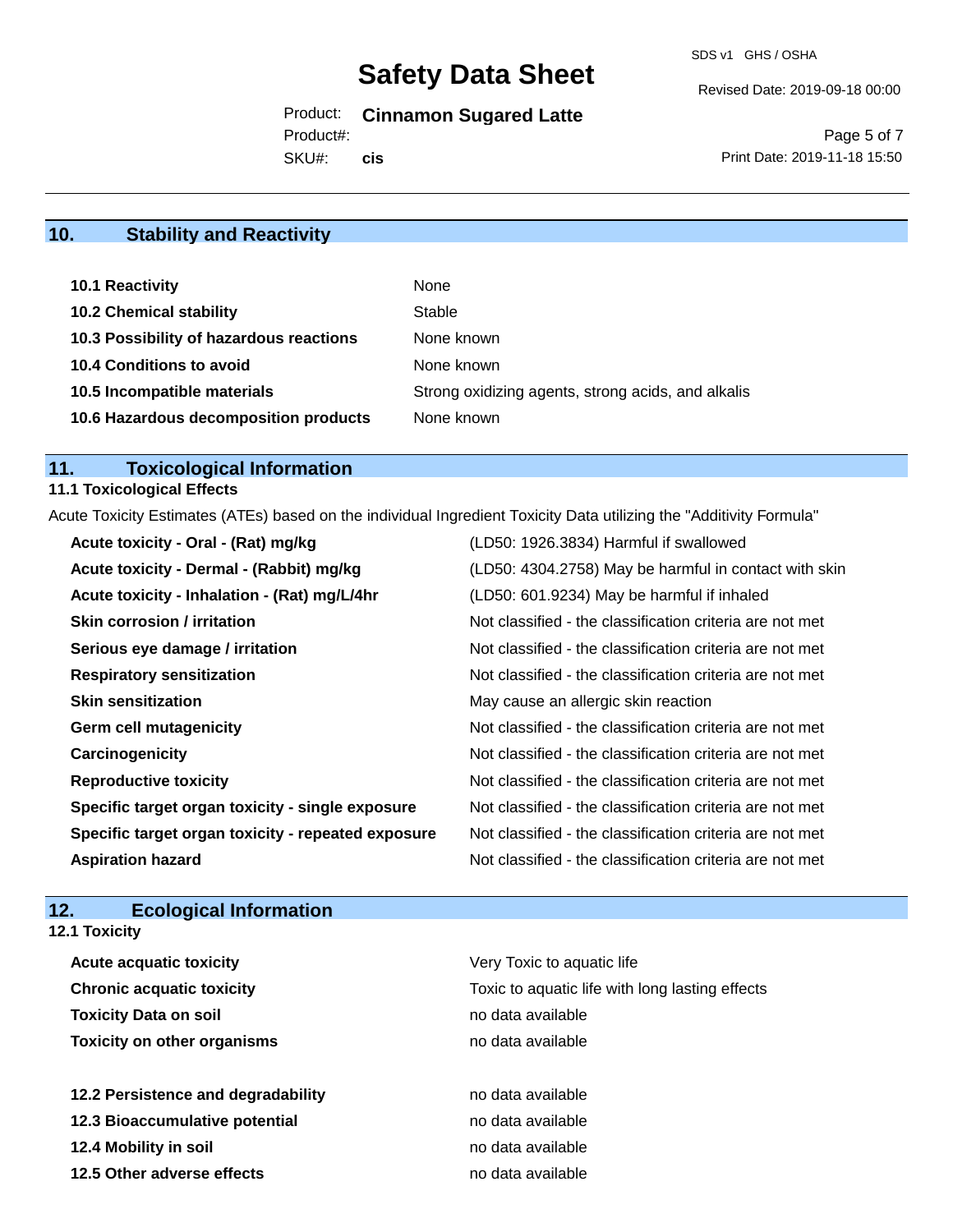Revised Date: 2019-09-18 00:00

### Product: **Cinnamon Sugared Latte**

Product#:

SKU#: **cis**

Page 6 of 7 Print Date: 2019-11-18 15:50

### **13. Disposal Conditions**

#### **13.1 Waste treatment methods**

Do not allow product to reach sewage systems. Dispose of in accordance with all local and national regulations. Send to a licensed waste management company.The product should not be allowed to enter drains, water courses or the soil. Do not contaminate ponds, waterways or ditches with chemical or used container.

### **14. Transport Information**

| <b>Marine Pollutant</b><br>Yes. Ingredient of greatest environmental impact:<br>120-51-4 : (60 - 70 %) : Benzyl Benzoate |  |                                     |                                                 |                                                              |               |  |
|--------------------------------------------------------------------------------------------------------------------------|--|-------------------------------------|-------------------------------------------------|--------------------------------------------------------------|---------------|--|
| <b>Regulator</b>                                                                                                         |  | <b>Class</b>                        | <b>Pack Group</b>                               | <b>Sub Risk</b>                                              | UN-nr.        |  |
| U.S. DOT (Non-Bulk)                                                                                                      |  | Not Regulated - Not Dangerous Goods |                                                 |                                                              |               |  |
| <b>Chemicals NOI</b>                                                                                                     |  |                                     |                                                 |                                                              |               |  |
| <b>ADR/RID (International Road/Rail)</b>                                                                                 |  |                                     |                                                 |                                                              |               |  |
| <b>Environmentally Hazardous</b><br>Substance, Liquid, n.o.s.                                                            |  | 9                                   | Ш                                               |                                                              | <b>UN3082</b> |  |
| <b>IATA (Air Cargo)</b>                                                                                                  |  |                                     |                                                 |                                                              |               |  |
| <b>Environmentally Hazardous</b><br>Substance, Liquid, n.o.s.                                                            |  | 9                                   | III                                             |                                                              | <b>UN3082</b> |  |
| IMDG (Sea)                                                                                                               |  |                                     |                                                 |                                                              |               |  |
| <b>Environmentally Hazardous</b><br>Substance, Liquid, n.o.s.                                                            |  | 9                                   | Ш                                               |                                                              | <b>UN3082</b> |  |
| <b>Regulatory Information</b><br>15.<br><b>U.S. Federal Regulations</b>                                                  |  |                                     |                                                 |                                                              |               |  |
| <b>TSCA (Toxic Substance Control Act)</b>                                                                                |  |                                     |                                                 | All components of the substance/mixture are listed or exempt |               |  |
| 40 CFR(EPCRA, SARA, CERCLA and CAA)<br><b>U.S. State Regulations</b>                                                     |  |                                     | This product contains NO components of concern. |                                                              |               |  |
| <b>California Proposition 65 Warning</b><br><b>Canadian Regulations</b>                                                  |  |                                     | No Warning required                             |                                                              |               |  |
| <b>DSL</b>                                                                                                               |  |                                     |                                                 | 100.00% of the components are listed or exempt.              |               |  |

# **16. Other Information**

#### **GHS H-Statements referred to under section 3 and not listed in section 2**

| H303: May be harmful if swallowed    | H312: Harmful in contact with skin         |  |  |
|--------------------------------------|--------------------------------------------|--|--|
| H315 : Causes skin irritation        | H317 : May cause an allergic skin reaction |  |  |
| H319 : Causes serious eye irritation | H320 : Causes eye irritation               |  |  |
| H401 : Toxic to aquatic life         | H402 : Harmful to aquatic life             |  |  |
| Total Fractional Values              |                                            |  |  |
| (TFV) Risk                           | (TFV) Risk                                 |  |  |